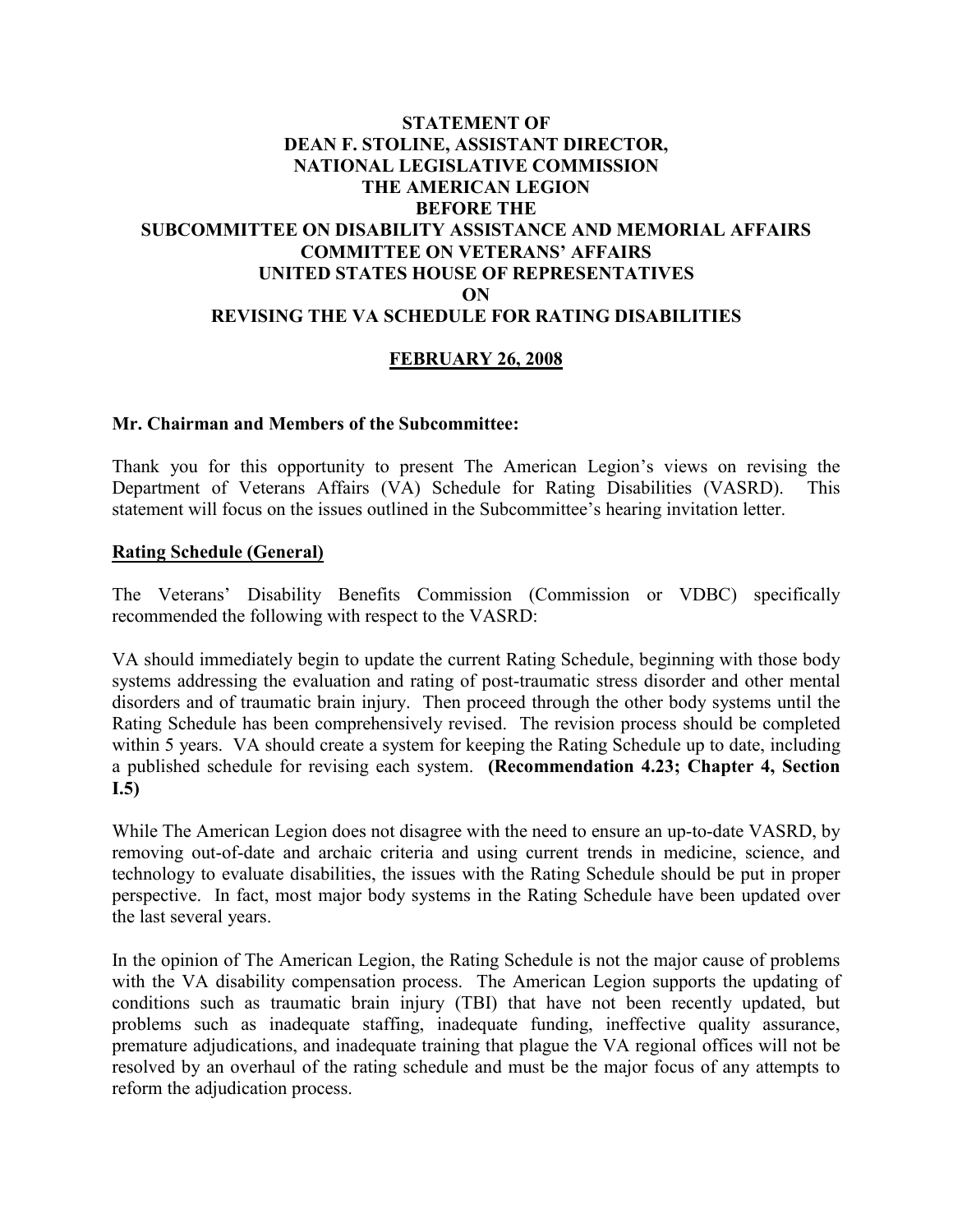The American Legion must stress that we are a nation at war. Therefore, no injury or disability to any current servicemember should receive less compensation because of an update to the Rating Schedule. Also, The American Legion believes the evaluations for some disabilities (for example: amputations, loss of use of a limb, loss of use of a creative organ) are undercompensated because these ratings fail to consider the impact of the disability on the veteran's quality of life. Other disabilities, such as mental conditions, are under-compensated because they fail to adjust to the changing work environment. The American Legion welcomes positive changes to the Rating Schedule to cure these inequities.

## **Evaluation of Post-Traumatic Stress Disorder**

The VDBC made the following recommendation regarding the evaluation of post-traumatic stress disorder (PTSD):

VA should develop and implement new criteria specific to post-traumatic stress disorder in the VARD. VA should base those criteria on the *Diagnostic and Statistical Manual of Mental Disorders* and should consider a multidimensional framework for characterizing disability due to post-traumatic stress disorder. **(Recommendation 5.28; Chapter 5, Section III.3)**

The Rating Schedule currently uses one set of rating criteria for all mental disorders. There are unique aspects of PTSD that are not properly evaluated by the current rating criteria and The American Legion supports the development of rating criteria that addresses the specific symptoms involved with PTSD.

The VDBC further recommended:

VA should establish a holistic approach that couples post-traumatic stress disorder treatment, compensation and vocational assessment. Reevaluation should occur every 2-3 years to gauge treatment effectiveness and encourage wellness. **(Recommendation 5.30; Chapter 5, Section III.3)**

While The American Legion supports a holistic approach to the treatment and compensation of PTSD that encourages wellness, we are concerned that a mandatory reevaluation every 2-3 years could result in undue stress among PTSD service-connected veterans. These veterans may be fearful that the sole purpose of such reevaluations would be to reduce compensation benefits. This perception could undermine the treatment process. We would, therefore, encourage study and review of possible unintended consequences regarding this portion of the Commission's recommendation.

#### **Individual Unemployability**

The VDBC made the following recommendations regarding the use and evaluation of total ratings based on Individual Unemployability (IU):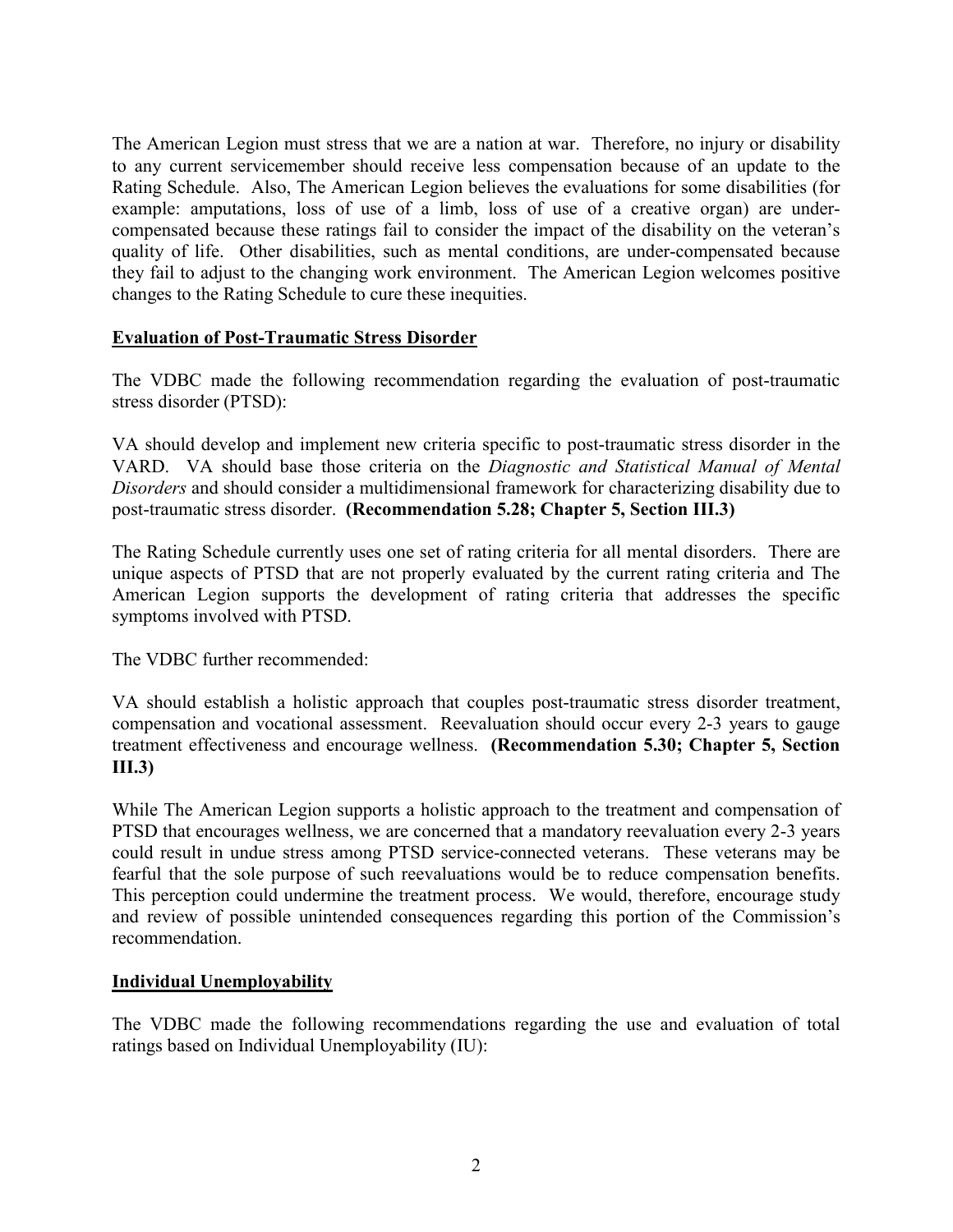Eligibility for Individual Unemployability should be consistently based on the impact of an individual's service-connected disabilities, in combination with education, employment history, and medical effects of an individual's age or potential employability. VA should implement a periodic and comprehensive evaluation of Individual Unemployability-eligible veterans. Authorize a gradual reduction in compensation for Individual Unemployability recipients who are eligible to return to substantially gainful employment rather than abruptly terminating disability payments at an arbitrary level of earning. (**Recommendation 7.4; Chapter 7, Section II.3)**

Recognizing that Individual Unemployability is an attempt to accommodate individuals with multiple lesser ratings, but who remain unable to work, the Commission recommends that as the VASRD is revised, every effort should be made to accommodate such individuals fairly within the basic rating system without the need for an Individual Unemployability rating. (**Recommendation 7.5; Chapter 7, Section II.3)**

Although The American Legion supports the provision calling for the gradual reduction in compensation benefits for IU recipients who are able to return to substantially gainful employment, we strongly oppose the portion of the recommendation that could be interpreted as requiring the consideration of age in determining eligibility to IU. It is inherently unfair to punish an older veteran, who would not be able to work at any age because of a serviceconnected condition, while awarding the benefit to a similarly disabled younger veteran. The current rule states (in essence) that the impact of a service-connected condition on a veteran cannot be evaluated to a higher degree because the veteran is old (38 C.F.R. § 3.341(a)). The schedule is based on the average impairment in earning capacity. If the veteran cannot work because of service-connected disability(ies), then IU should be awarded.

Additionally, The American Legion is extremely leery of any recommendation that would encourage the elimination of a specific benefit program on the anticipation of a revised Rating Schedule that would supposedly eliminate the need for that benefit. The current policy as enunciated by 38 C.F.R. § 3.340 states, "[T]otal disability will be considered to exist when there is present any impairment of mind or body which is sufficient to render it impossible for the average person to follow a substantially gainful occupation." This policy is fair and consistent with the non-adversarial nature of the VA claims process. Therefore, this policy should not be altered. Veterans should not be punished because they are so unfortunate to suffer from both service-connected and nonservice-connected disabilities, either of which could cause unemployability.

## **38 C.F.R. § 4.16(b) states:** *It is the established policy of the Department of Veterans Affairs that all veterans who are unable to secure and follow a substantially gainful occupation by reason of service-connected disabilities shall be rated totally disabled.*

The bottom line is that veterans who are unable to work due to service-connected disability should be compensated at the 100 percent level, whether it be based on a scheduler evaluation (either single service-connected disability or a combined scheduler evaluation) or based on Individual Unemployability. This has been a longstanding VA policy and we see no need to change it. *See* 38 C.F.R. § 3.340.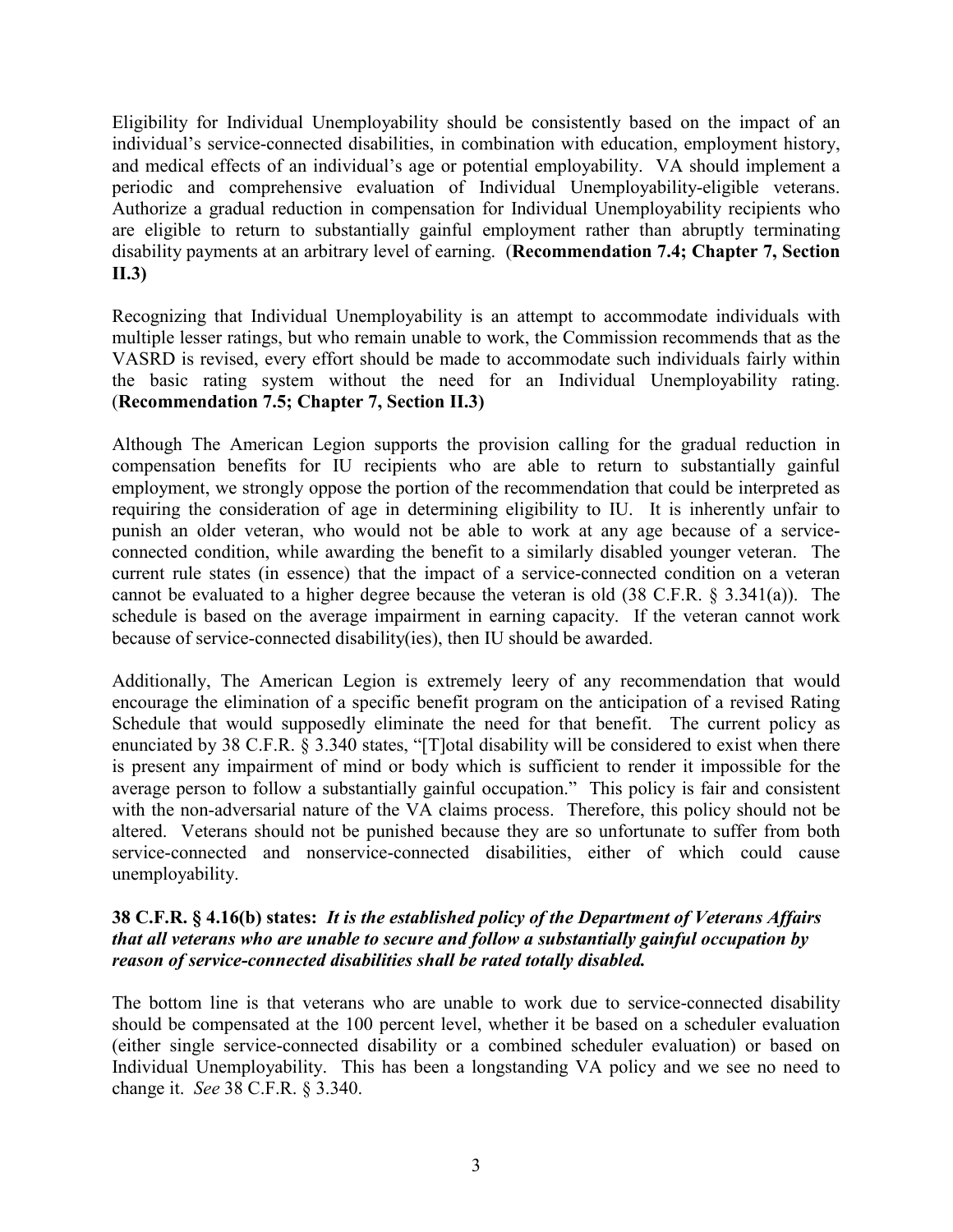### **Improving rating criteria for Traumatic Brain Injury**

On January 3, 2008, VA published in the Federal Register a proposed regulation to amend the current criteria for the evaluation of Traumatic Brain Injury (TBI). The current diagnostic code (DC 8045) is very restrictive and promotes inadequate evaluations. In fact, VA specifically noted that the current DC 8045 is 45 years old and reflects a view that the various symptoms associated with TBI could be due to malingering or hysteria. The American Legion commends VA for recognizing this situation and for making an effort to revise the current evaluation criteria for TBI.

## *Symptom Cluster***s**

The current criteria limit subjective TBI symptoms to a ten percent rating evaluation without any consideration to the frequency and severity of these symptoms. Although the new criteria under the proposed regulation allow for ratings up to 40 percent for symptom clusters, frequency and severity of the symptoms are still not considered. Under the proposed rule, there must be at least three of the listed symptoms present for a compensable evaluation to be assigned. These symptom clusters include headaches, dizziness, fatigue, malaise, sleep disturbance, cognitive impairment, difficulty concentrating, delayed reaction time, behavioral changes, emotional changes, tinnitus or hypersensitivity to sound or light, blurred vision, double vision, decreased sense of smell and taste, and difficulty hearing in noisy situations in the absence of hearing loss. The disability percentage would be based on a specific number of symptoms present (40 percent -- 9 or more symptoms; 30 percent -- 5-8 symptoms; 20 percent -- 3 or 4 symptoms).

The American Legion appreciates that VA now recognizes that these symptoms could be due to subtle brain pathology. Unfortunately, because VA proposes to replace the current 10 percent maximum evaluation with rating levels of 20, 30, and 40 percent, we are concerned that this rating formula would continue to promote unfair adjudications because, just as in the current DC 8045, the frequency and severity of the symptoms are ignored. This means that the maximum rating allowed would be 40 percent no matter how severe or frequent the symptom clusters. This 40 percent maximum rating makes it extremely difficult for a veteran to receive a total rating based on IU due to TBI symptom clusters because the proposed revised rating criteria do not allow for a rating of 60 percent, which is required to satisfy the scheduler requirements for IU under 38 C.F.R. § 4.16(a). This means that the only pathway to a 100 percent disability rating is if VA grants an extra-scheduler rating under 38 C.F.R. § 4.16(b). Because very few extrascheduler ratings are issued by VA (especially an extra-scheduler grant of total disability rating based on IU), this proposed change is highly unfair.

Lastly, the proposed regulation does not discuss the consideration of the longitudinal history of the disability. For example, TBI symptoms for some veterans may wax and wane. Therefore, some veterans may be under evaluated if the history of their symptomatology is not considered.

#### *Evaluation of Cognitive Impairment*

While the proposed regulation does attempt to define mild impairment for the purposes of evaluating cognitive impairment, it does not define the terms "moderately impaired" and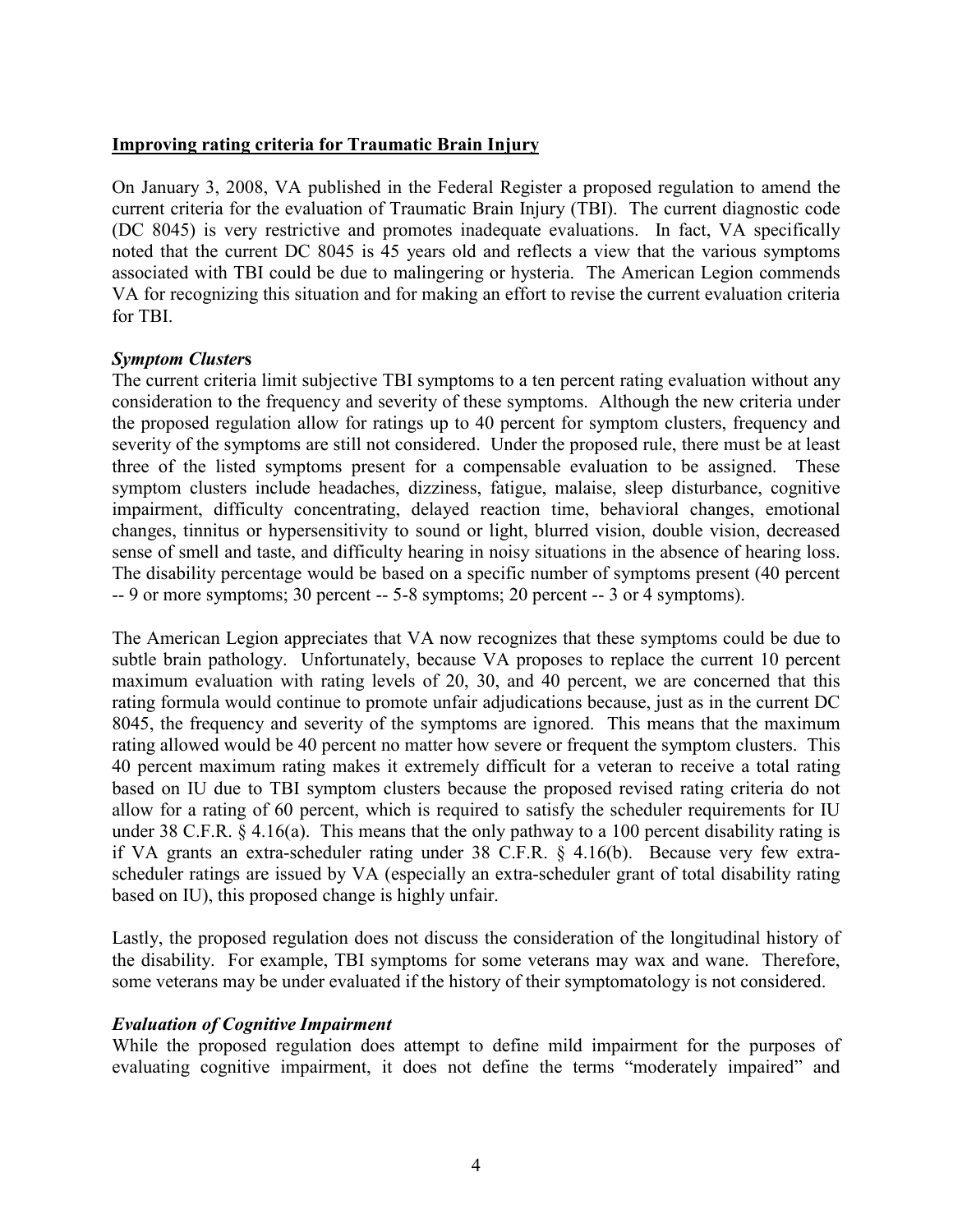"severely impaired." We strongly recommend that VA define these terms with specificity to promote consistency and fairness in adjudication.

In the opinion of The American Legion and the National Veterans Legal Services Program (NVLSP), the formula used by the proposed regulation to evaluate the 11 common major effects of cognitive impairment would encourage much unfair adjudication. The proposed regulation is unfair because the formula does not fairly capture the impact of some of the major effects of cognitive impairment. For example, suppose a veteran has a score of three because his or her TBI causes the veteran to require assistance with the activities of daily living some of the time (but less than half of the time). If the veteran had only zero scores in the other major effects of cognitive impairment, the veteran would be evaluated as only ten percent disabled. This is patently unfair, especially given the fact that veterans with a mental condition that causes just mild memory loss could arguably receive a 30 percent evaluation under 38 C.F.R. § 4.130 (see the 9400 diagnostic code series).

## *Applicability Date*

VA contends that the provisions of this proposed rule would be applicable only to claims for benefits received by VA on or after the effective date of the rule. Therefore, pending claims would have to be adjudicated under the current unfavorable rule.

It does not make sense to apply the old rating criteria to a claim that has not been initially adjudicated, or is pending re-adjudication due to an appeal, simply because the claim was received prior to the effective date of the new rule. VA should amend this portion of the proposed rule to require claims and appeals filed prior to the effective date of the rule, but pending at the time the rule takes effect, to be adjudicated under the new rule.

# *Emotional and Behavioral Dysfunction and Comorbid Mental Disorders*

It is clear, as admitted by VA in its comments, that many veterans who suffer from TBI also suffer from secondary depression (or other mental illnesses such as PTSD). Therefore, the proposed rule should be amended to require the VA to consider whether the record reasonably raises the issue whether service-connection is warranted for mental disorders (especially mental disorders secondary to the TBI) whenever service-connection is granted for TBI, and, if so, to adjudicate such a separate claim. This should be done because it is fair and because many veterans with mental disorders are already at a disadvantage when it comes to prosecuting their claims.

# **Presumptions**

The VDBC made the following recommendations regarding the replacement of the current "association" standard with a "causal effect" standard in the presumptive disability decisionmaking process:

The goal of the presumptive disability decision-making process should be to ensure compensation for veterans whose diseases are caused by military service and this goal must serve as the foundation for the work of the Science Review Board. The committee recommends that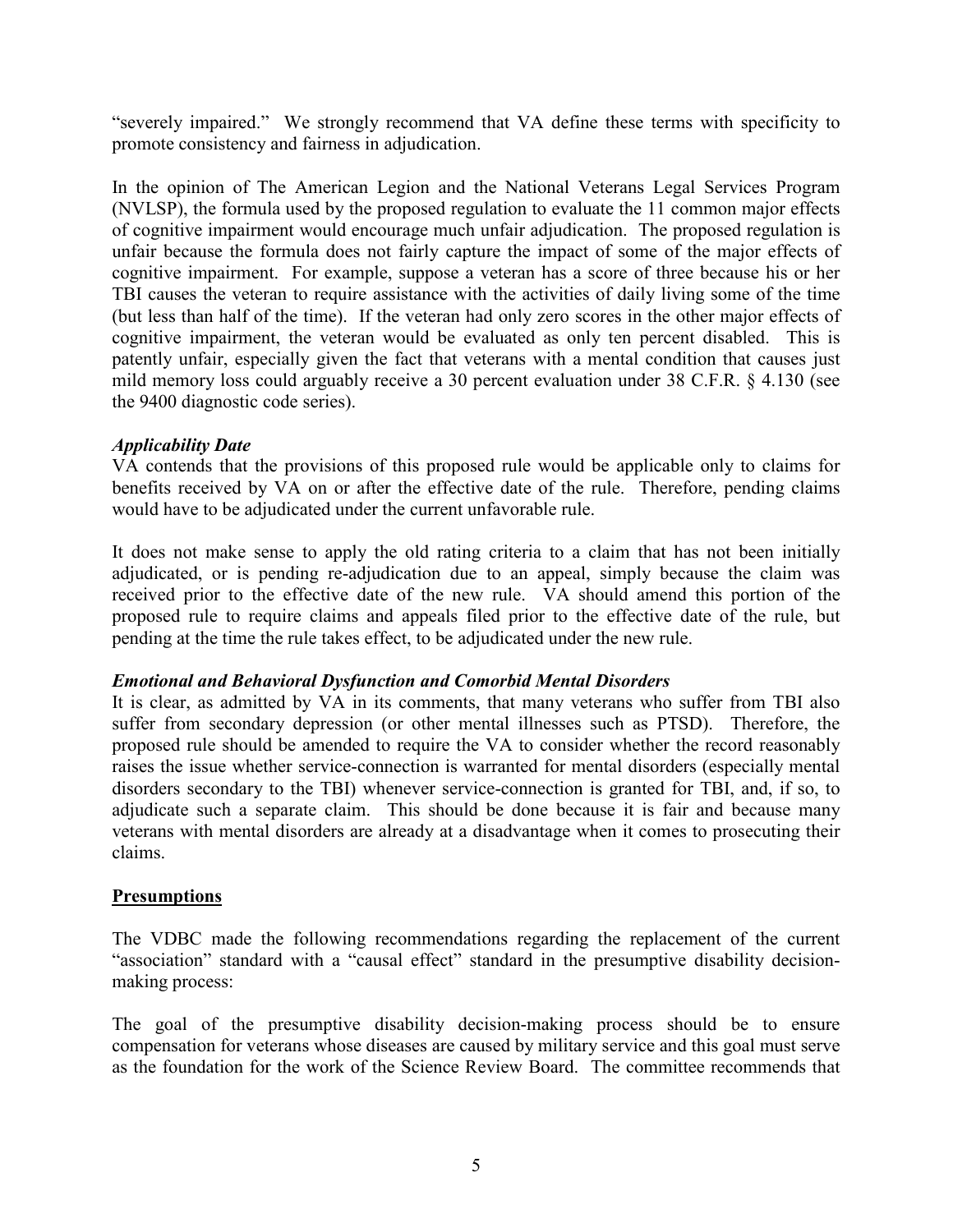# the Science Review Board implement its proposed two-step process. **[Institute of Medicine (IOM) Rec. 4] (Recommendation 5.11; Chapter 5, Section II.1)**

The Science Review Board should use the proposed four-level classification scheme, as follows, in the first step of its evaluation. A standard should be adopted for "causal effect" such that if there is at least as much evidence in favor of the exposure having a causal effect on the severity or frequency of a disease as there is evidence against, then a service-connected presumption will be considered. **[IOM Rec. 5] (Recommendation 5.12; Chapter 5, Section II.1)**

- Sufficient: The evidence is sufficient to conclude that a causal relationship exists.
- Equipoise and Above: The evidence is sufficient to conclude that a causal relationship is at least as likely as not, but not sufficient to conclude that a causal relationship exits.
- Below Equipoise: The evidence is not sufficient to conclude that a causal relationship is at least as likely as not, or is not sufficient to make a scientifically informed judgment.
- Against: The evidence suggests the lack of a causal relationship.

When the causal evidence is at equipoise and above, an estimate also should be made of the size of the causal effect among those exposed. **[IOM Rec. 7] (Recommendation 5.14; Chapter 5, Section II.1)**

The American Legion does not support these recommendations because the "association" standard currently used in the presumption determination process is consistent with the nonadversarial and liberal nature of the VA disability claims process. Moreover, as is the case of the 1991 Gulf War, there is often a lack of specific or reliable exposure data. Due to improper record keeping, resulting in a lack of reliable exposure data, during Operations Desert Shield and Desert Storm, there is insufficient information to properly determine servicemember exposure to the numerous environmental and other hazards U.S. troops were exposed to in the Southwest Asia Theater of Operations during the war. A lack of such data would clearly diminish the value and reliability of a "causation" standard as recommended by the IOM. It should also be noted by this Subcommittee that despite its recommendation, the Commission stated that it was concerned that "causation rather than association may be too stringent" and encouraged further study of the matter.

# **Evaluating Quality of Life**

The American Legion supports specifically addressing in the evaluation process the impact of a service-connected disability on a veteran's quality of life. We do realize, however, that properly evaluating and compensating for the impact of a service-connected disability on an individual's quality of life is not an easy task and we welcome further study on this matter, including the study VA has recently commissioned that will address qualify of life matters.